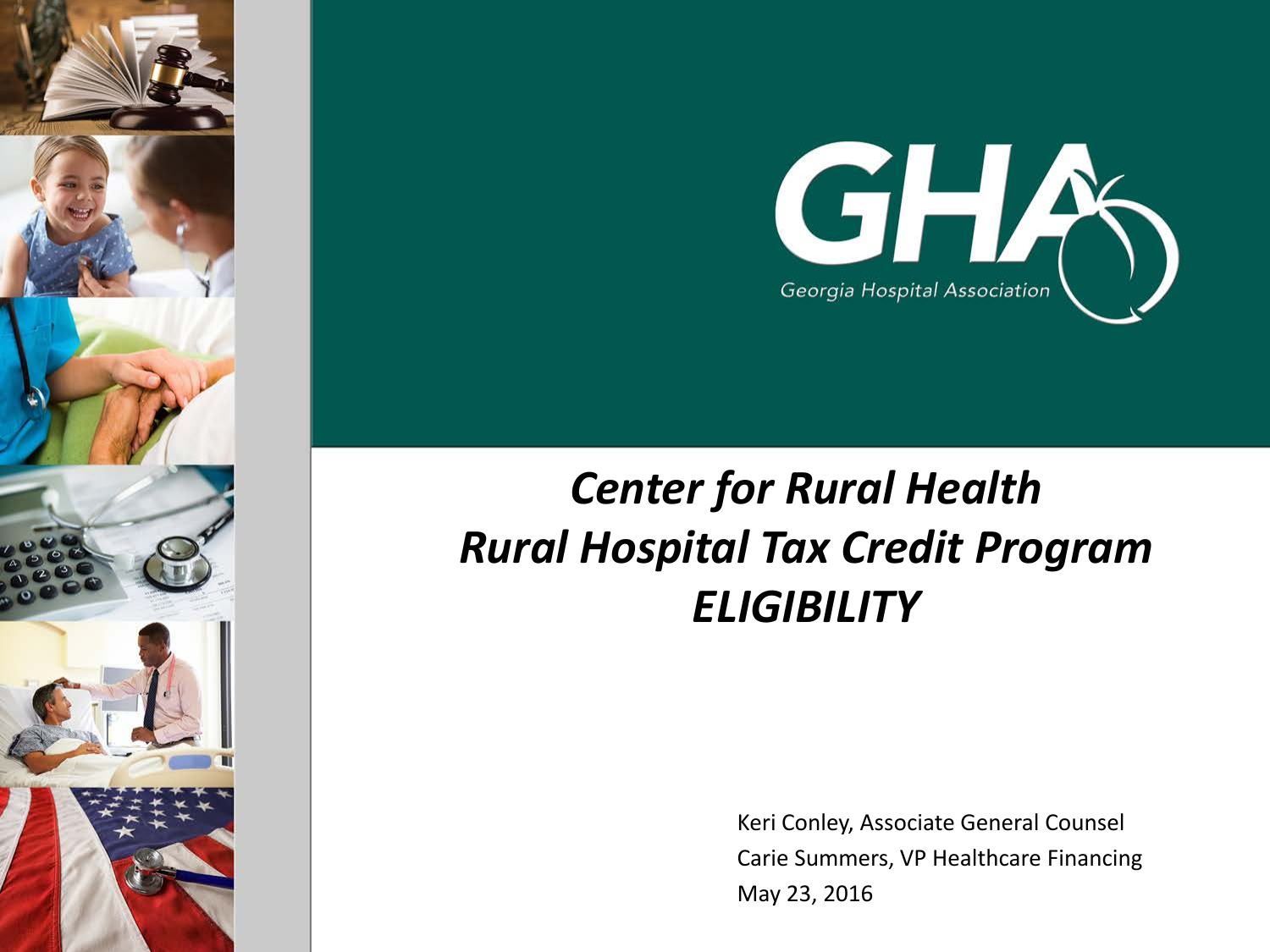## *Program Eligibility*

- To be annually determined by the Department of Community Health (DCH)
- By December  $1^{st}$  of each year, DCH will approve a list of **rural hospital organizations** (RHO) eligible to receive contributions from the tax credit provided
	- The list will be ranked in order of financial need.
- DCH will send the list to the Department of Revenue (DOR) for use in the following tax year (e.g., the December 1, 2016 list will be used for CY 2017 contributions)

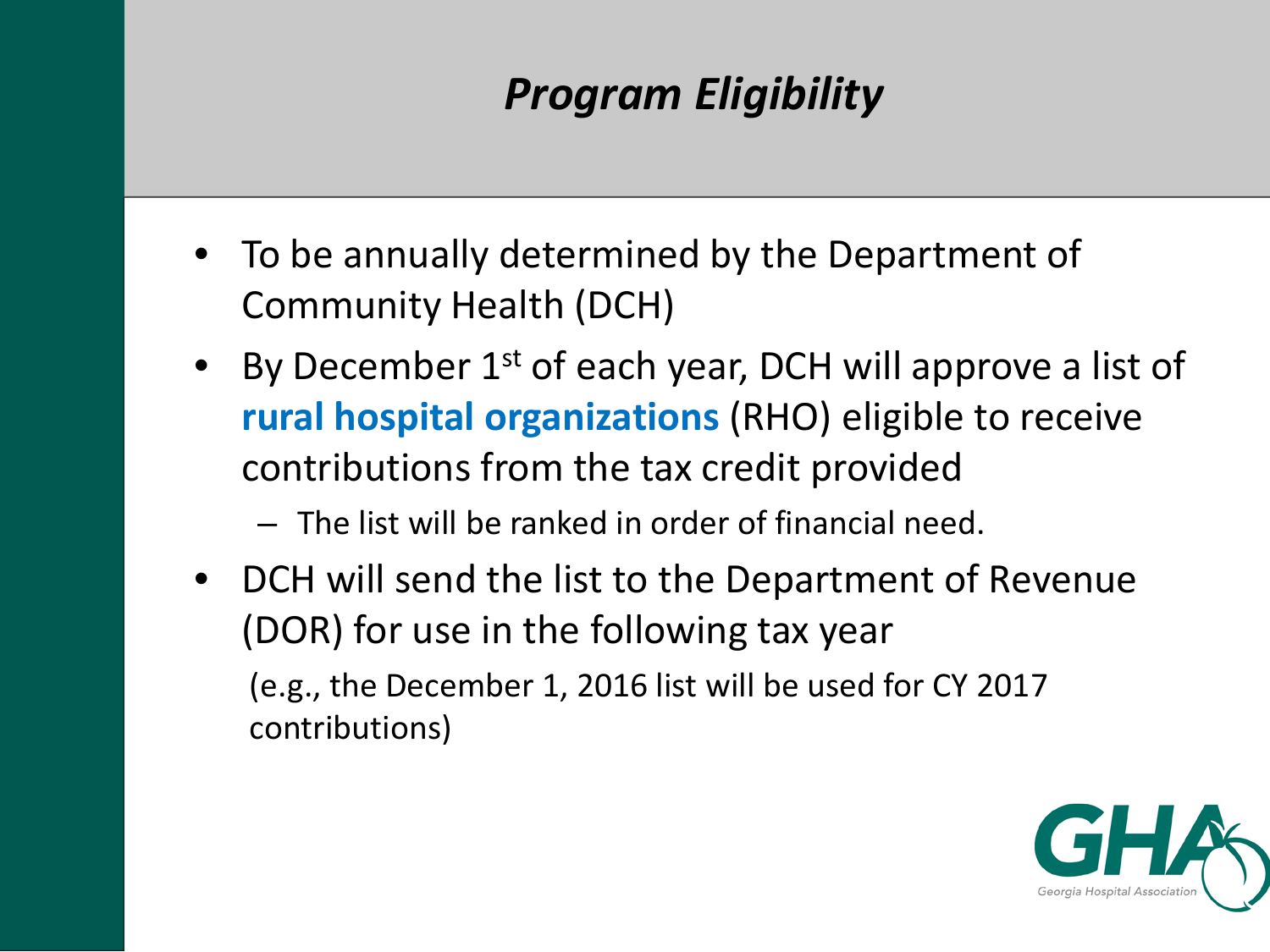# *Is Your Hospital a "Rural Hospital Organization"?*



FIRST FILTER:

1. Critical Access Hospital **OR**

2. Inpatient Hospital in a Rural **County** 

*\* Rural county means a county having a population of less than 35,000 according to the U.S. decennial census of 2010. Military personnel and their dependents in counties that contain a military base or installation are excluded from the county's population count.*

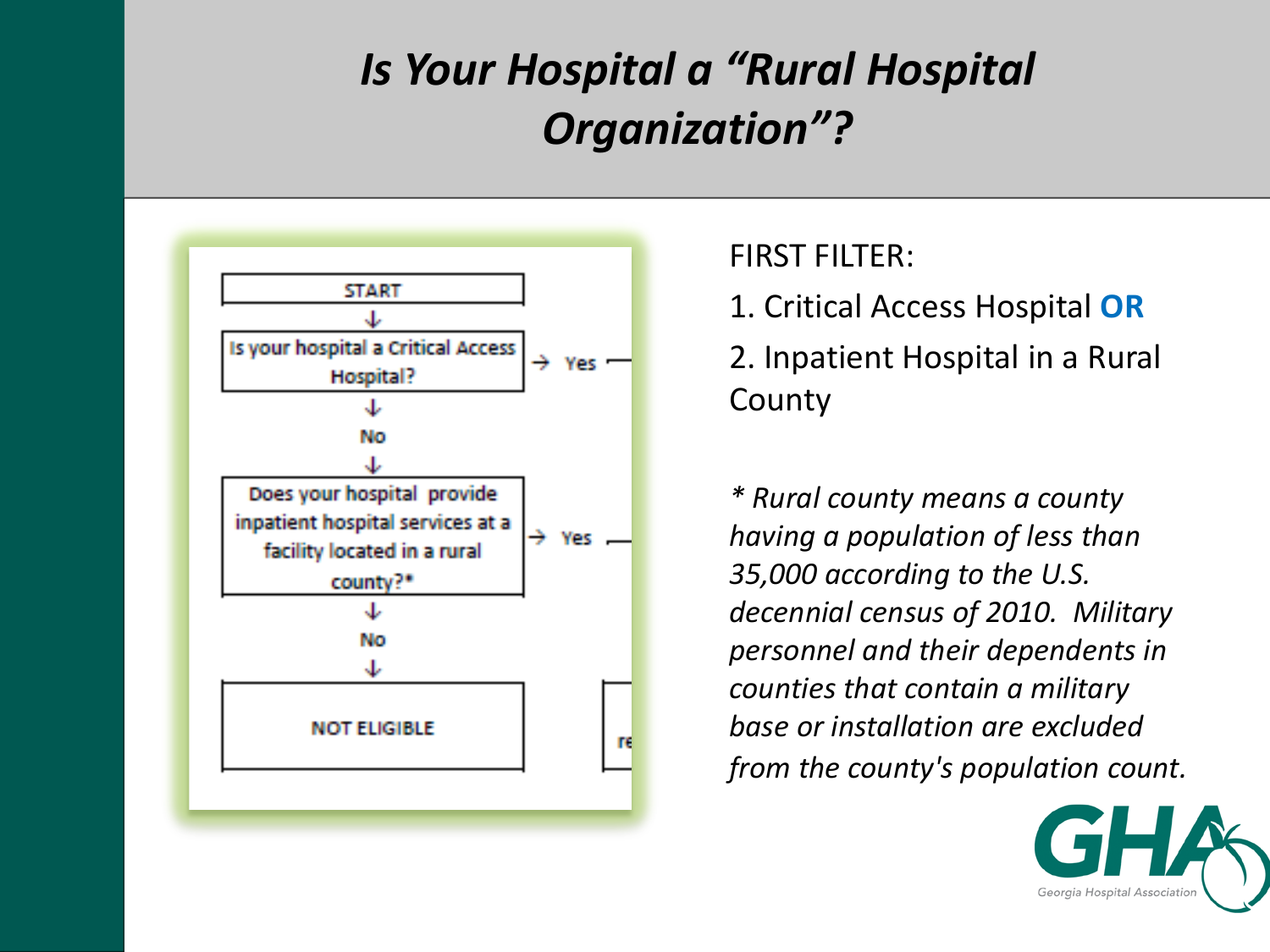### **Georgia Counties with 35k** or less in 2010 Census



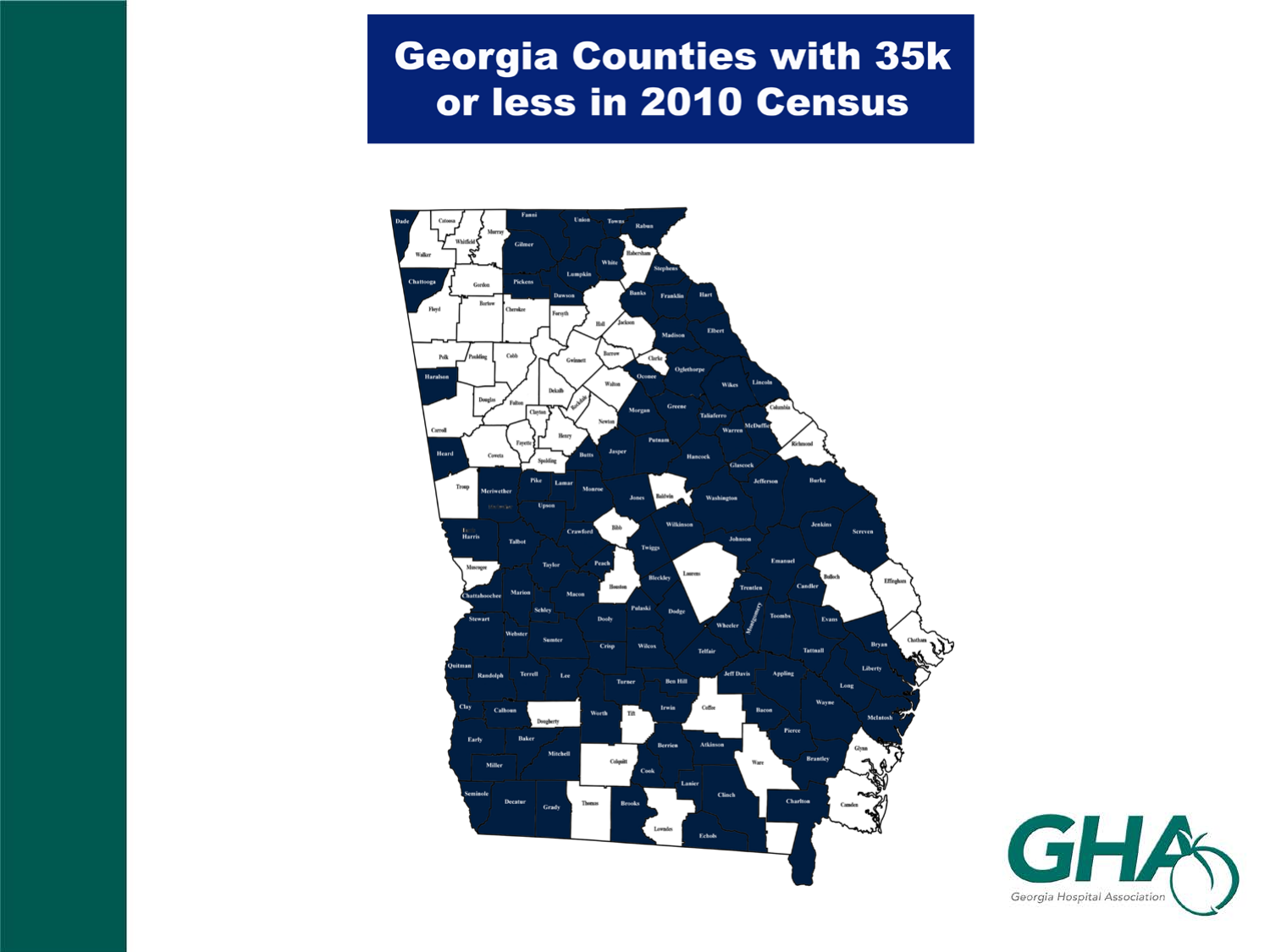# *Is Your Hospital a "Rural Hospital Organization"?*



SECOND FILTER:

- 1. Must be a 501(c)(3) organization **OR**
- 2. Operated by a county or municipal hospital authority

### **For-Profit entities are NOT eligible.**

#### ADDITIONAL FILTERS:

- 1. Annually files IRS Form 990 or DCH's equivalent form **AND**
- 2. Participate in and accept Medicare and Medicaid patients **AND**
- 3. Current with all audits and reports required by law **AND**
- 4. Provide health care services to indigent patients

**AND** *(continued next page)*

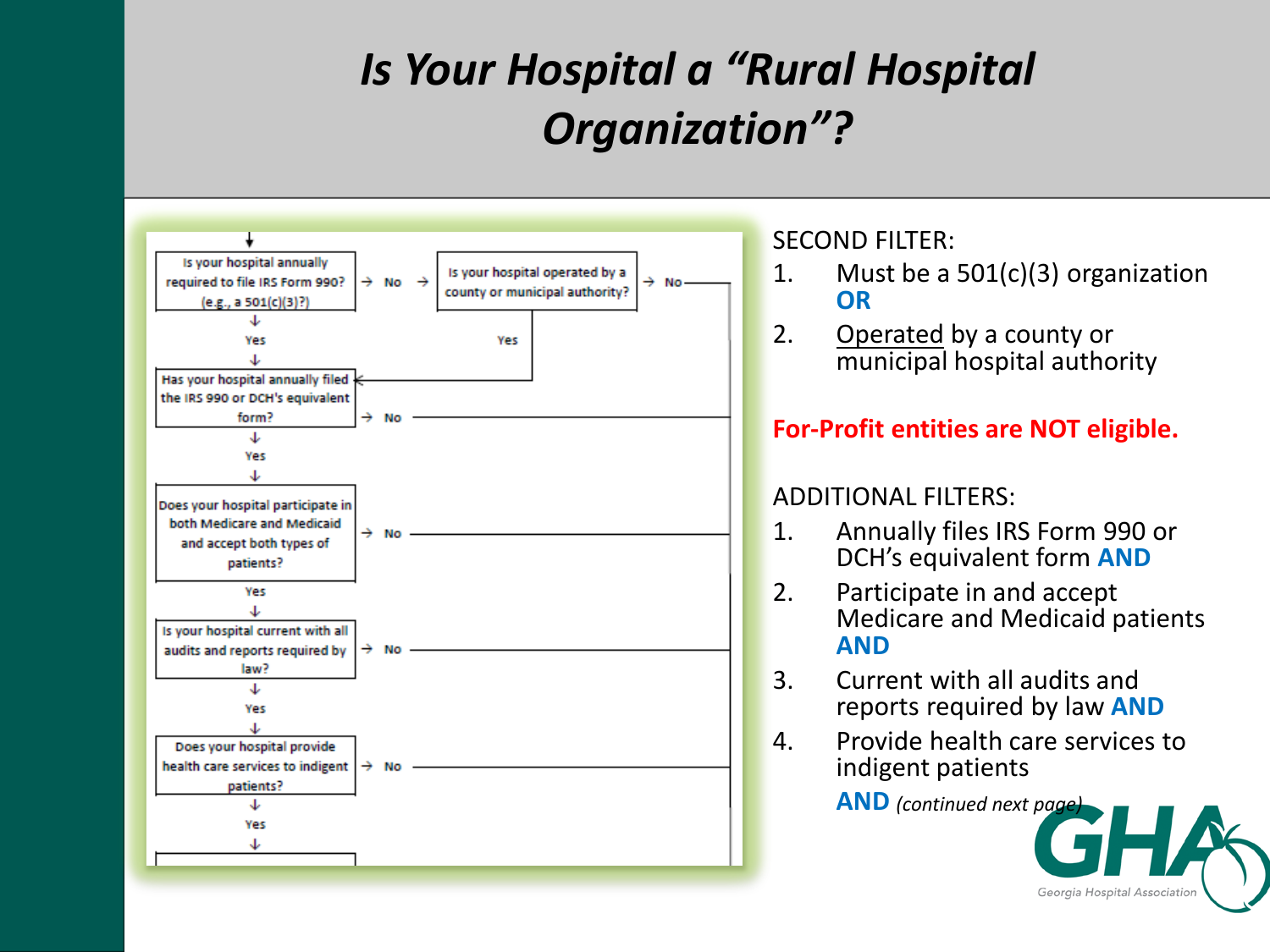# *Is Your Hospital a "Rural Hospital Organization"?*



ADDITIONAL FILTERS (continued):

5. The combination of indigent care, charity care and bad debt must be **at least 10 percent** of annual net revenue.

**Annual Net Revenue\*** = Total Gross Revenue Less Total Deductions

#### **Total Gross Revenue =**

- + Inpatient Gross Revenue
- + Outpatient Gross Revenue
- + Other Revenue/Gains

#### **Total Deductions =**

- + Medicare/Medicaid/Other Contractual Adjustments
- + Hill Burton Obligations
- + Bad Debt
- + Other Free Care
- + Inpatient Indigent & Charity Care
- + Outpatient Indigent & Charity Care
- Total Compensation
- + Adjustments

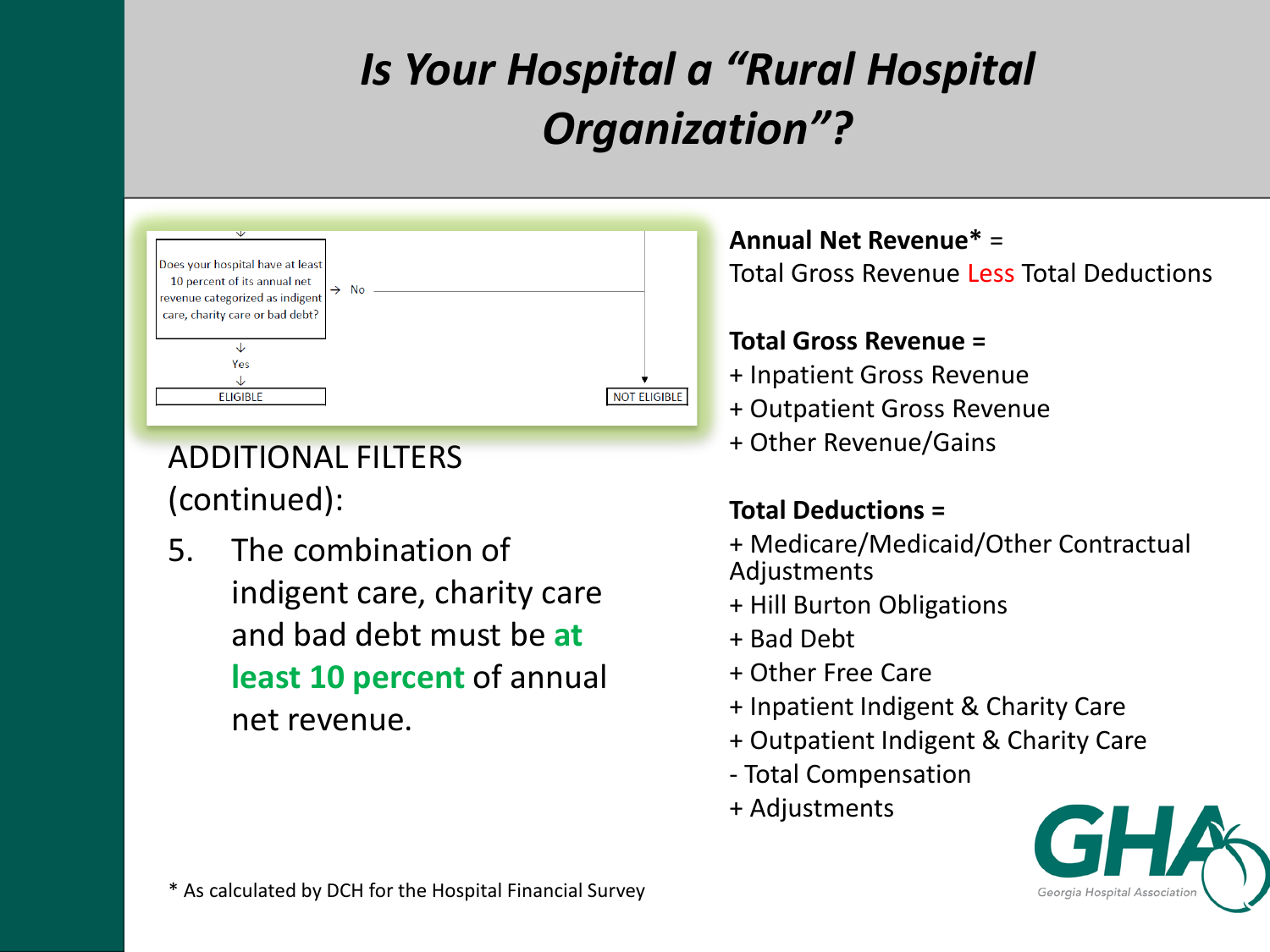# *Your Hospital is a "Rural Hospital Organization"… Now What?*

• Before DCH will include your hospital on the "approved" list for DOR, they must receive from the hospital:

### **"A five-year plan detailing the financial viability and stability of the rural hospital organization."**

- 1. The criteria to be included in the five-year plan "shall be established by DCH."
- 2. This plan is likely to be used by DCH to rank the financial need of the approved RHOs, which will be provided to potential donors.
- 3. A new five-year plan would need to be submitted each year the RHO wants to be on the approved list.